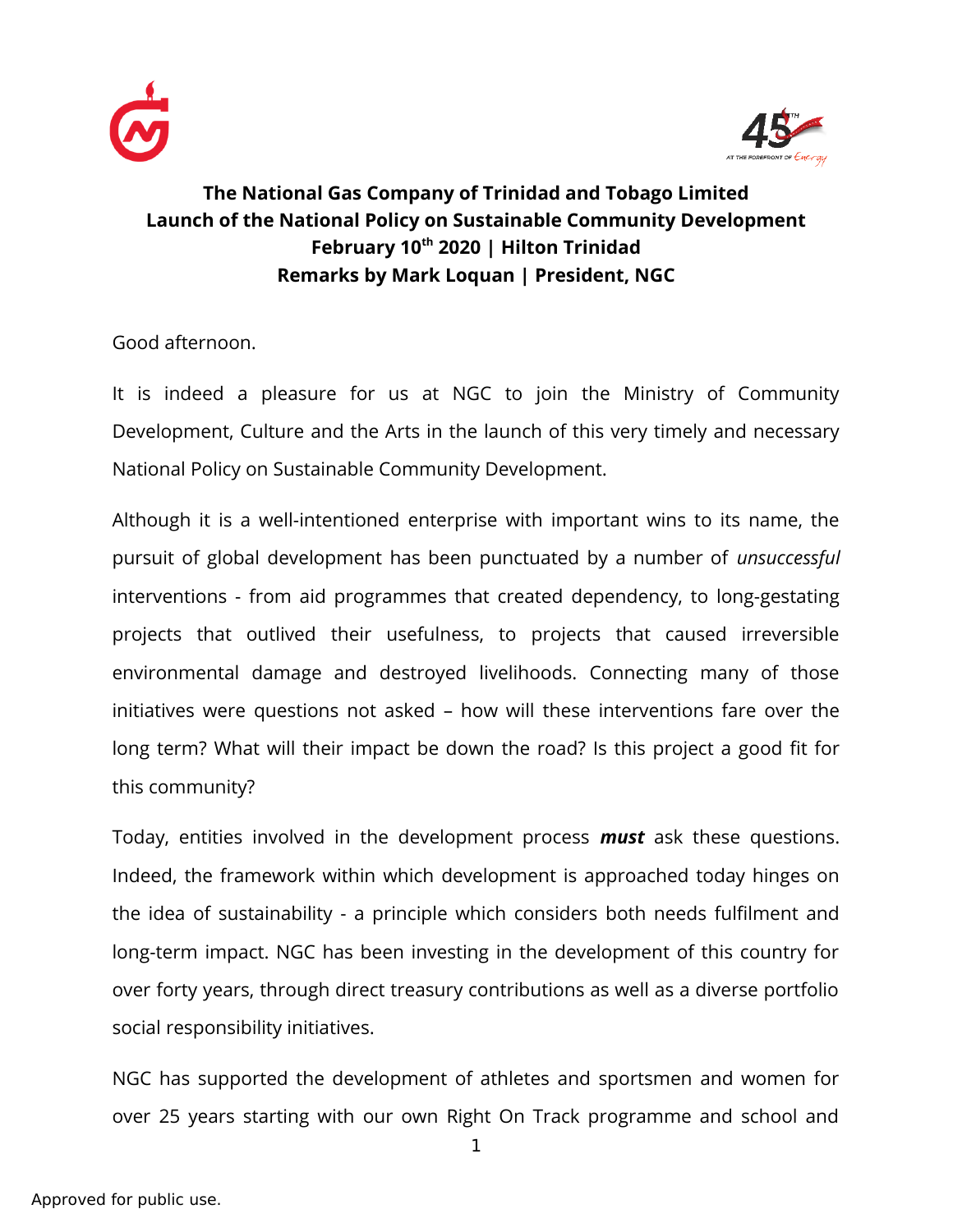community-based sports; to more recent support of the NAAAs and our Youth Elite Programme. We have supported the development and unification of over 30 communities with our infrastructural programmes and assistance to community NGOs such as Servol and Habitat for Humanity.

NGC has always put national contribution at the forefront of our initiatives and has over the years lent our expertise to the construction of the Brian Lara Promenade, Rivulet Road in Pt Lisas, and the estate and port development at La Brea, Brighton, Mayaro and Point Lisas. Our biggest contribution so far has been the subventions in the cost of electricity from which all citizens benefit. Many of our school education programmes have spoken to a national economy that is driven by favourable prices so that all citizens can share in the wealth of the nation.

Our more recent investments in causes such as literacy and unsponsored and fenceline steelbands give us great pride, as we see our writers excel on the world stage and our youth engaged around our national instrument. We are proud to know that our contributions have enabled growth and opened opportunities for our citizens across the spheres of youth development, tertiary and vocational education, community empowerment and preservation of our arts and culture. But we know we can do more and it is for this reason that we are here today.

In keeping with today's global focus on sustainability, and guided by the UN identified Sustainable Development Goals, we want to make our investments more effective by asking the important questions - how can we create long-term value for our communities in a way that is relevant to their needs? What projects can we invest in to achieve maximum and sustained positive impact? Should we invest in literacy or crime prevention? Agriculture or infrastructure?

Too often, development practitioners make decisions based on their own assessments, and sometimes false assumptions about the reality on the ground.

2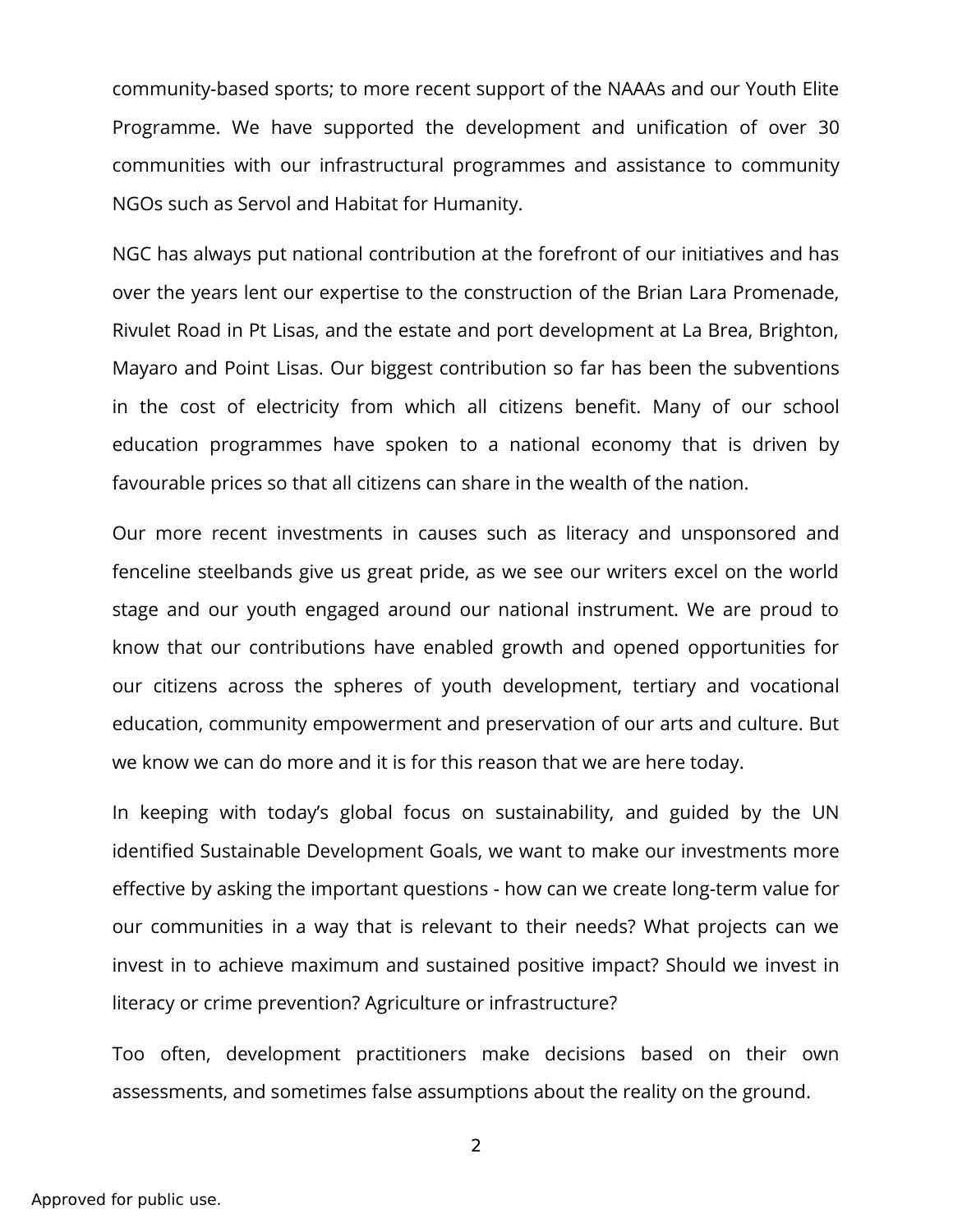A telling example can be demonstrated by an unsuccessful project undertaken by the Norwegian government in the 1970s. The Norwegian government sought to help Kenya raise the standard of living in one of its poorest regions. The Norwegian development agency determined that abundant fish stocks in Kenya's Lake Turkana could hold the key to economic success for the region, so they set about building a fish-freezing plant and teaching the surrounding communities how to generate export income from fishing.

Though a good idea in principle, the Lake Turkana project was a massive failure. Millions were spent to complete the plant, which was shut down after a short period. Operational costs were too high, and the community residents were nomadic pastoralists with no history of catching or eating fish. What was missing from this project was consultation - involvement of the community in the decisions being made that would affect their livelihoods. Would they *want* to catch and sell fish? The project could not be sustainable without buy-in from the community.

There was also a failure to understand the local context and culture, the unique circumstances that defined life in that region. Would the community prosper with a new livelihood, or be better served with improvements that would make the existing ones more profitable?

We at NGC appreciate the importance of asking the right people the right questions. We understand the importance of partnership rather than top-down intervention. We foresee the importance of community involvement to the longterm success of any project. It is for these reasons that NGC has come on board with the MCDCA to support the implementation of this National Policy on Sustainable Community Development.

This Policy accommodates and values the participation of communities in their own development. Through the implementation process, community-based

3